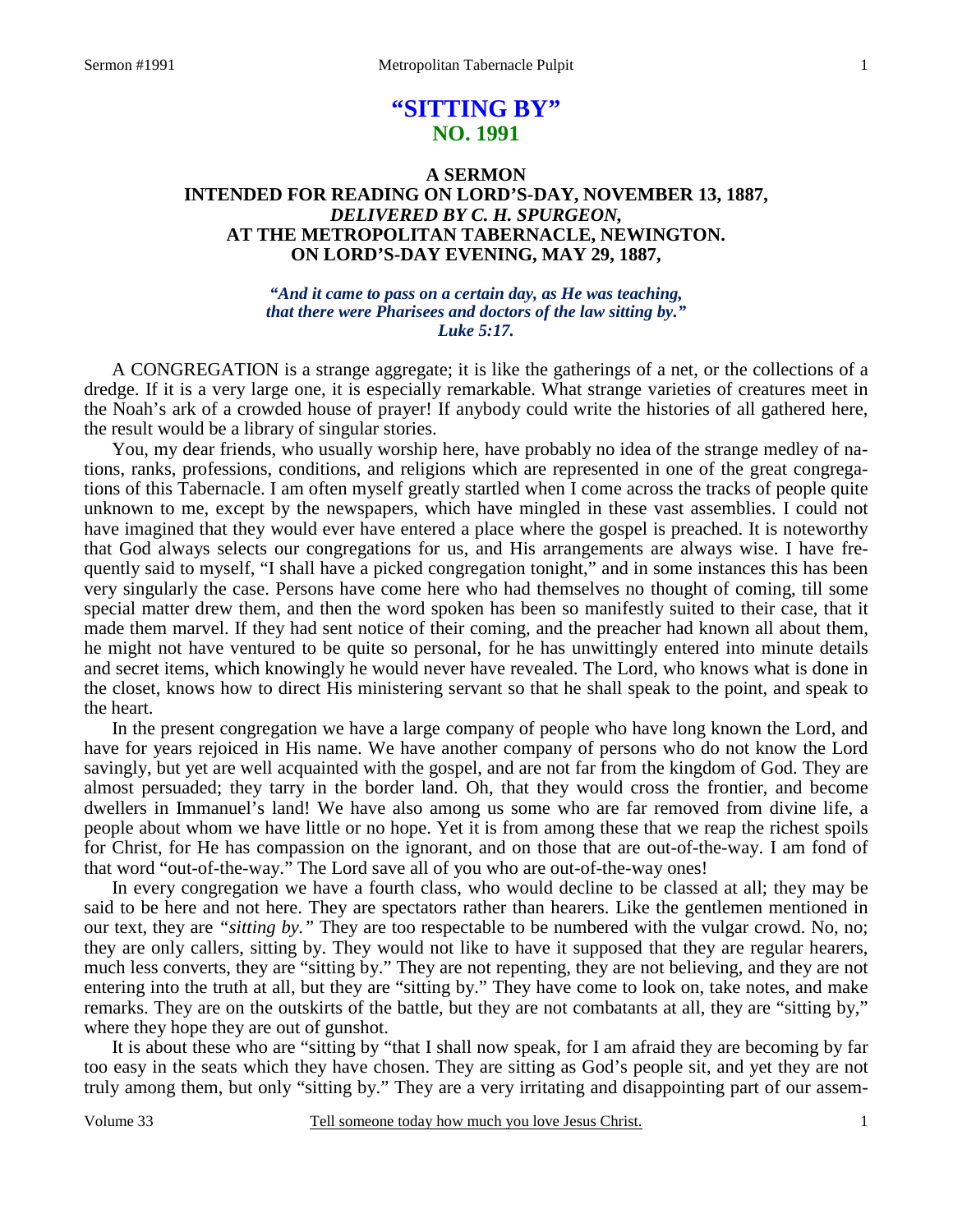blies, but, at the same time, there they are, and we would not turn them out if we could. We are glad to have these persons to quarry from, for who knows but that out of them God, in infinite mercy, may select individuals who will never again "sit by," but who will be heart and soul with Christ and His people, and even become leaders of the host of God?

Let me freely speak to you concerning certain of those who sat by. They were by no means to be despised, for some of them were eminent persons. They were Pharisees, members of the separate sect, who kept themselves to themselves, and were punctilious about the externals of religion. Very superior indeed were these Pharisees, and you could see by their faces that they felt themselves to be persons of importance. With these were doctors of the law, the learned men who had studied the Scriptures very carefully, counted the words of each holy book, and found out the middle letter of it. These doctors of the law had come to hear the unlettered peasant from Nazareth, concerning whom they had a very strong, but by no means favorable opinion. They had heard about Him, and they condescended to give Him a hearing, half blushing at their own modesty in doing so. Not, of course, that He could teach *them* anything; they were merely, "sitting by," and nothing more. We do not see many of these great folk among our crowds, and perhaps there are none such here on this occasion, but we cannot be sure. I do not much care to know whether the learned and profound are here, but they do come among us at times, though it is only to sit by. I will say no more about these remarkable people just now, for many others come into congregations merely to sit by. They have not come with any wish to learn, or understand, or feel, or be saved; they are only "sitting by."

**I.** Let our first head answer the inquiry—WHAT WERE THESE PEOPLE DOING? They were "sitting by." There is a good deal in this. First, *they were indulging their curiosity*. They had come out of every town of Galilee, and Judea, and Jerusalem to know what this stir was all about. They had heard the great fame of Christ for working miracles, and this drew them into the throng which continually surrounded Him. Besides, the crowd itself drew them. Why was there such a large company? What could it be all about? They would like to know for the sake of curiosity. They would for once hear the man that they might be able to say that they had heard Him, but they were not going to be influenced by what they heard; they would hear Him as outsiders, "sitting by." They were curious, but not anxious. As a rule, very little comes of this kind of attendance at places of worship, and yet I had sooner people come from this motive than not at all. Curiosity may be the stepping-stone to something better, yet, in itself, what good is there in it? Persons on the Sunday go to St. Paul's, to Westminster Abbey, to the Tabernacle, to this place and to that, and they suppose that they are worshipping God, whereas they might just as well have gone to see a show; in fact, it is going to a show and nothing more as far as their motive is concerned. Do not flatter yourselves; if you go to places of worship merely to look about you or to hear music, you are not worshipping God. If you come to this great house to gratify your own fancy, you are no more worshipping God than you would be if you walked in the fields. You are only, in a very poor and groveling sense, "sitting by."

Many come into our assemblies and sit by in this respect—that *they are altogether indifferent*. I do not suppose that these scribes and Pharisees were quite good enough to be altogether indifferent; they leaned the wrong way, and were bitterly opposed. Too many act as if they said, "I come to hear a noted preacher, but what his doctrine may be I neither know nor care." They do not inquire, "What is this doctrine of the Fall? What is this depravity of heart? What is this work of the Spirit? What is this vicarious sacrifice?" They do not care to know whether they are concerned in anything that is spoken of, nor do they ask, "What is this new birth, this translation from darkness to light, this sanctification of nature?" They hear a theological term and dismiss it as no concern of theirs. They do not want to know too much. This atoning sacrifice—they hear so much about it; this shedding of the precious blood of Jesus, this putting away of sin by the sacrifice of Jesus—they will not lend an ear to this saving mystery, but treat it as a matter of little or no consequence. It is nothing to them that Jesus should die. O dear sirs, it ought to be something to you! If there is anything worth inquiring into, it is your own state before God, your position as to eternal things, your condition at this moment in reference to sin—whether it stains you scarlet, or whether you have been washed from it in the fountain which Christ has opened. If there is anything worthy of a man's inquiry, it is the matter which concerns his own soul for eternity. Would God you would no longer be found "sitting by," but would in earnest feel, "There is something here for me. Perhaps for me there is a peace which I have never known, a joy which I have never imagined. I will see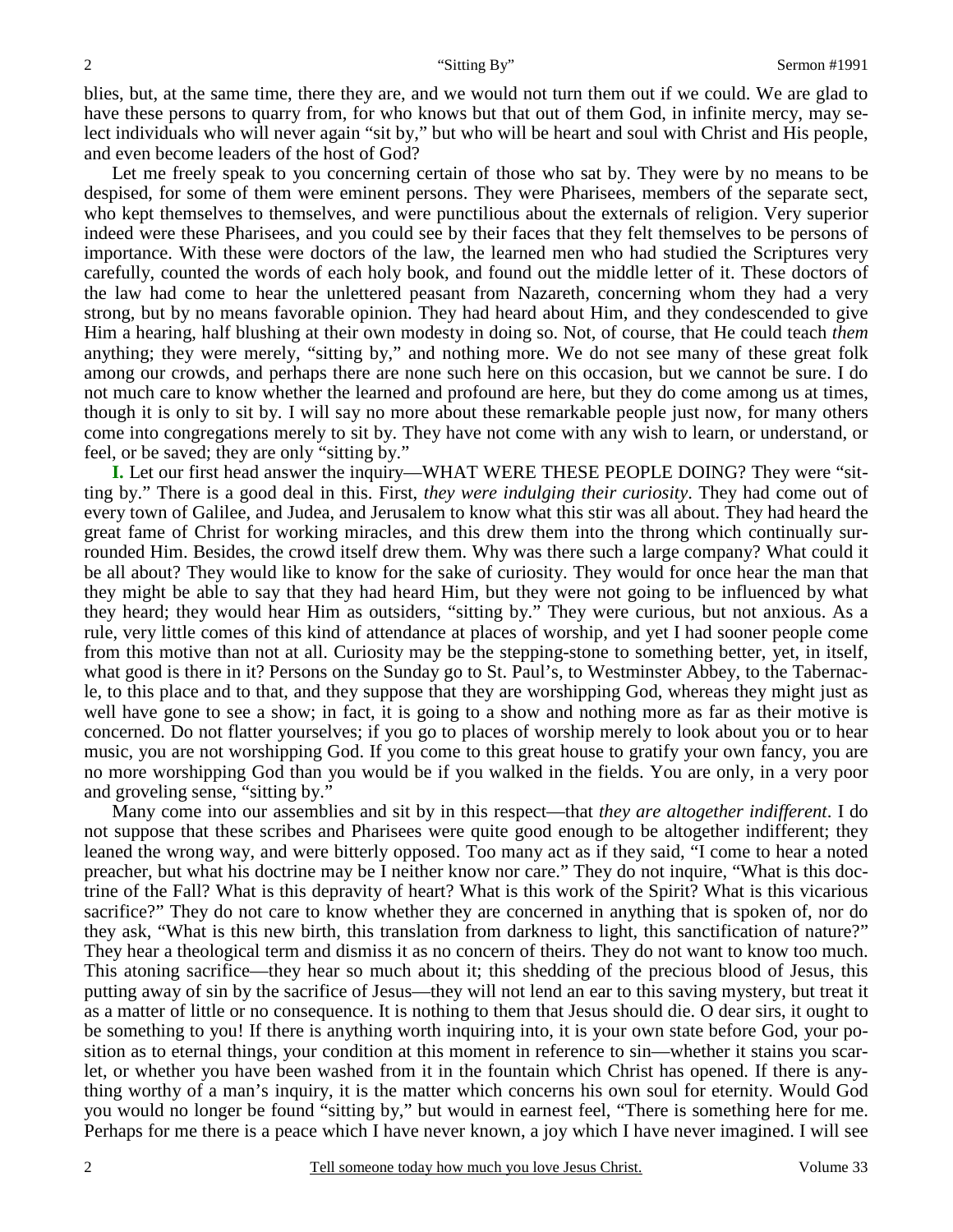for myself. Perhaps for me there is a heaven of which I have up to now despised; I will make a searching inquiry, and see whether it is so or not." May that be your resolve, and may you no longer be among those who sit by in stolid indifference!

The scribes and Pharisees were sitting by in another, and a worse, sense, for *they were there to criticize in an unfriendly spirit,* and either find faults, or invent them. I see them take out their notebooks to jot down a word the Savior said which they thought could be twisted. How they nudged one another, as He said something which sounded unusual and bold! Oh, could they but catch Him! When, at last, He said to the sick man, "Your sins are forgiven you," I think I see their eyes flash with malignant fire. "Now we have got Him! Now we have got Him! This Man blasphemes." They hoped He had now said more than He could stand to, and they asked in triumph, "Who can forgive sins but God only?" They were "sitting by," watching the Savior as a cat watches a mouse. How eagerly they spring upon Him!

My hearers, this was a wretched business, was it not? It is a very poor business to go to the house of God to criticize a fellow mortal who is sincerely trying to do us good. It will not, in the present case, affect the preacher much, for his skin is hardened, and he feels not the tiny strokes of ordinary censure. In no case can ungenerous criticisms do any good, but the pity of it is, that when we earnestly desire to show you the way of salvation, some of you should hinder us by petty observations upon a faulty mannerism, a slight blunder, a mispronunciation of a word, or an inaccurate accent. Alas, what small things put the eternal truth on one side! I do not know, and I would not like to say if I did know, what petty trifles people will carry away, and talk of, after we have been solemnly pleading with them about heaven, and hell, and the judgement day, and the wrath to come, and the way to escape from it. Was it Carlyle who spoke of the cricket as chirping amid the crack of doom? I am apt to think that many people are like that cricket; they go on with their idle chitchat when Christ Himself is set before them on the cross. Assuredly this is poor work. I am hungry, I come to a banquet, but instead of feasting upon the food, I begin to criticize the dress of the waiters, abuse the arrangements of the banqueting hall, and vilify the provisions. I shall go home as hungry as I came, and who will be blamed for it? The best criticism that you can possibly give of your friend's entertainment is to be hearty in partaking of it. The greatest honor that we can do to Christ Jesus is to feed upon Him, to receive Him, to trust Him, to live upon Him. Merely to complain and to question will bring no good to the cleverest of you. How can it? It is a pitiful waste of time for yourself, and a trial of temper to others. Yet there are many who, like the scribes and Pharisees, are in this manner "sitting by."

Now, I do not care to go farther into these different forms of "sitting by," but no doubt *some kindly admire, but do not profit*. Hundreds of people are "sitting by" who are attentive hearers and warm friends, and yet have no part or lot in the matter. They have been more or less regular attendants at this house of prayer for, say twelve, fourteen, fifteen, twenty years, and yet they are not one whit the better. Some go from public worship to the public house, and yet they would not neglect church or chapel on any account. Many are no better at home for all they have heard; their wives are sorrowful witnesses to that fact. Why, some of you have been prayed for time out of mind, and you have been preached at as well, and still you are "sitting by." I cannot make out why you come so constantly, and yet profit so little. It would seem to all who knew you a very odd thing if you were seen loafing about a certain shop for an hour and a half one day in the week for twenty years, and yet you never bought a pennyworth of goods. Why do you hang about the gospel shop and yet purchase nothing? On your own showing you are a fool. I do not like using a hard word; still it is used in Scripture for such as you are. He who believes a thing to be so important that he spends one day in the week in hearing about it, and yet does not think it important enough to accept it as a gift, stultifies himself by his own actions. How will you answer for it at the last great day when the Judge shall say, "You believed enough to go and hear about salvation; why did you not believe enough to accept it? You believed enough to quarrel for it; you would stand up for the doctrine of the gospel, and yet you yourself perished in your sin." What answer will you give, you that are "sitting by"? You will have to give some answer, what will it be? Oh, that you would use a little commonsense about your souls, and would quit the seat of the foolish for the stool of the penitent, and no more be of those who are "sitting by."

**II.** Secondly, let us inquire WHAT WAS HAPPENING WHILE THESE PERSONS WERE "SIT-TING BY"? They had entered the room where Jesus was preaching, where crowds were listening, where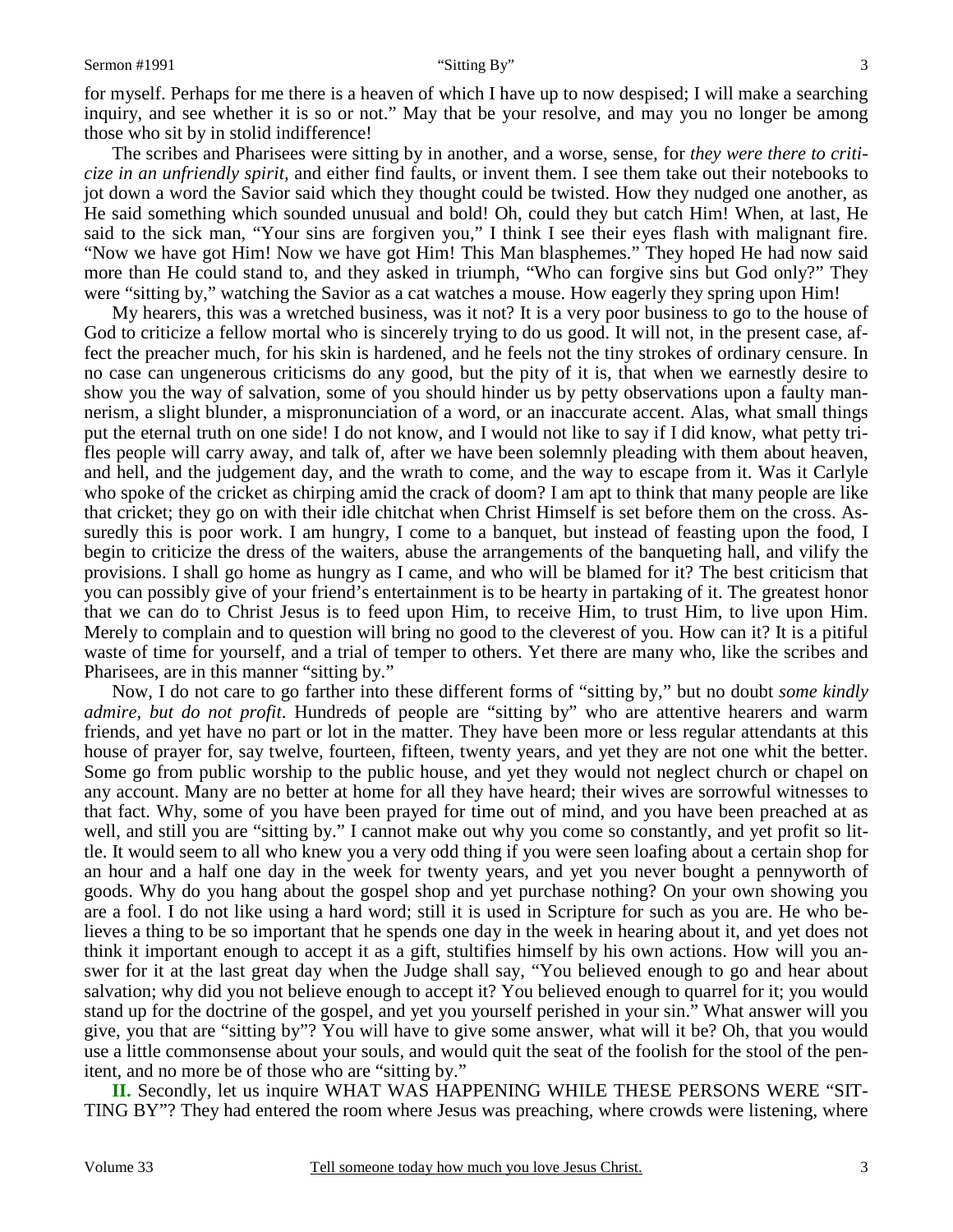miracles of mercy were being worked. They were criticizing, carping and quibbling, but what was happening to them all the while?

Well, first, *they were incurring responsibilit*y. Sirs, you cannot hear the gospel and refuse it, and yet remain as you were. You are either better or worse after hearing the gospel. It is made to you either a savor of life unto life, or else of death unto death. Remember, it will be more tolerable for Sodom and Gomorrah in the day of judgement than for Bethsaida and Chorazin, who had heard the gospel. The refusal of the gospel is a crowning crime; there is no sin like it. Does not the Word of God say so? This is no gloomy talk of mine. The Lord Jesus taught that the men of Nineveh would condemn the men of Jerusalem because they took warning, and Jerusalem did not. Oh, you that have heard the gospel so long, and have been "sitting by" all the while, what a mountain of guilt rests upon you! How shall you escape? What must become of you after such base ingratitude?

Besides that, *they were gathering hardness of heart*. Every hour that you listen to the gospel, and bar your heart against it, you are less and less likely to admit it. The bolt that is rusted is hard to move back from its place. The path that has long been trodden by daily traffic has become hard, as though it were paved with stone; hearts that have often been traversed by the gospel become like iron beneath its tread. I fear your consciences have grown hardened by the traffic of the gospel. I know that it is so with many. The Lord forgive them. If I could have a congregation that never heard the gospel before, I should feel more hopeful than I do when I speak to you who have heard it for years. What is now likely to affect you? What fresh arguments can I bring? I can tell you some new story, perhaps, but what of that? You have had too many stories already. It is not so easy a matter to retain your attention now as it once was; the voice has grown familiar, and the manner is stale to you. Can I hope that I shall now reach the hearts at which I have shot so many arrows which have all missed the mark? O God, have mercy upon those who have been "sitting by" so long!

Once again, let me remind you that those who were "sitting by" *were obstructing Christ all that they could*. There is a something—every preacher has felt it—there is a something in a congregation itself which affects the preacher, even as he affects the congregation. I soon feel when godly men are praying for me, and crying, "O Lord, help him to preach!" I cannot tell you how it is, but so it is that some congregations freeze me, and others set me on fire. When the doctors of the law and the Pharisees are "sitting by," they drag us down, and we cannot do many mighty works. If my eye catches the glance of one of these ice men, if I perceive his wretched indifference, and detect his half-concealed sneer, I am weakened by it. I fancy I hear such folks saying, "We care nothing for what you say. We do not belong to those whom you can influence. We are clad in mail against your weapons." This chills one to the marrow. Now, this is the tendency of your conduct if you are "sitting by"—you chill the preacher, and in chilling the preacher you do boundless mischief to the congregation. Don't you know that it was said even of Jesus, "He did not many mighty works there because of their unbelief"? Even He, as man, was in a measure, dependent upon those who surrounded Him; when He saw their faith He healed the sick of the palsy, and at another time, when He saw their unbelief, He looked round with indignation. It is a terrible fact that certain of you may be so acting as to hinder the salvation of others by your indifference to the sacred message. I believe that this is eminently the case with you that are very good people in all but the one thing needful. You do not fear God, and your very goodness works for evil. The example of a rank and rotten profligate will not influence certain minds, for they are disgusted by its grossness, and driven to seek something better. But when young men see an excellent person like you, so moral and amiable, without religion, they gather from your example that godliness is not absolutely needful, and take license to do without it. Thus, you who are "sitting by" may be a curse when you little suspect it; you may be encouraging others in the attempt to live without the Savior.

Yet let me not finish this head without repeating the remark that we are glad to have these people "sitting by" rather than not coming at all. Being in the way, the Lord may meet with them. If you go where shots are flying you may be wounded one of these days. Better to come and hear the gospel from a low motive than not to come at all. Remember Hugh Latimer's quaint story when he urged all his hearers to go and hear the gospel. He even praised that sleepless woman who had been taking sleeping medicine, but found that there was no drug strong enough to make her sleep, till at last she said, "If you would take me to the parish church I know that I could go to sleep, for I have slept there every Sunday for many years." She was taken to that place of rest, and was soon at peace. "Well, well," said Latimer,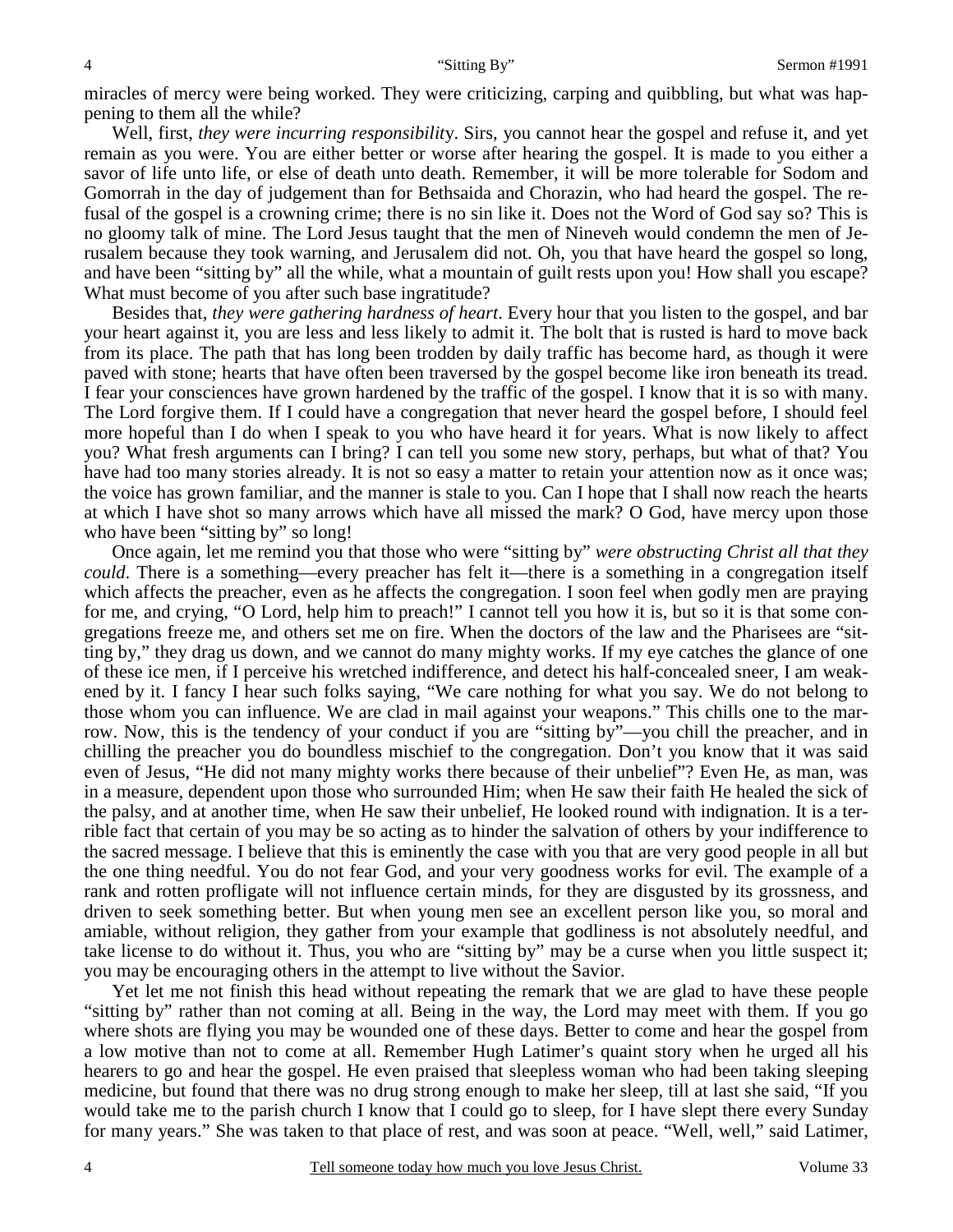"she had better come for sleep than not come at all." And so I say; even if you come here to sleep, the Lord may awake you to seek and find the Savior. Still it is a wretched business—this "sitting by."

**III.** Next, let us inquire WHAT WAS THE CAUSE WHY THESE PEOPLE WERE "SITTING BY"? Why did they come to hear Jesus, and yet did not become a part of the really attentive congregation, but were hovering round the skirts of it, and "sitting by"? I would not needlessly offend any of those who have come here at this time, but let me quietly say a few things which may be applicable to them.

In the first place, in the case of the scribes it was *self-conceit* which made them sit by. They were divided from the common throng by a sense of superiority. They said, "What have we to do with hearing Jesus of Nazareth, and His message concerning the pardon of sin?" "Why," they said, "we are highly educated people, and do not need to listen to so plain a preacher. His salvation we do not want, for we are not lost." Jesus Himself said, "They that are whole need not a physician; but they that are sick," thus indicating that it was their good idea of themselves which kept them back from Him. That is the reason why so many sit by; in their own opinion, they are quite as good as the best, and are not in need of any great change. They are most respectable people, and they believe that they are also upright and generous. There went a man out of this place one evening that was spoken to by one of our friends, who happened to know him in trade, and had him in good repute. "What! Have you been to hear our minister tonight?" The good man answered, "Yes, I am sorry to say I have." "But," said our friend, "why are you sorry?" "Why," he said, "he has turned me inside out, and spoiled my idea of myself. When I went into the Tabernacle I thought I was the best man in Newington, but now I feel that my righteousness is worthless." "Oh," said the friend, "that is all right, you will come again, I am sure. The word has come home to you, and shown you the truth; you will get comfort soon." That friend did come again, and he is here tonight; he takes pleasure in that very truth which turned him inside out, and he comes on purpose that the word of the Lord may search him, and try him, and be to him as a refiner's fire. He that is most afraid to be turned inside out is the man who most needs to undergo that process. Alas! Many will not let the word search them. They say within themselves, "That is good, very good, but it is not for me." Such are those that sit by, they sit in a corner, out of the wind of the winnowing fan. Do you not see them draw themselves up, and look very solemnly at other people, as if they would say to their neighbor, "There, you take that home! That doctrine is good for you sinners, but the preacher has no reference to me."

These people were "sitting by" because there was in them *no sense of personal need,* no perception of their own nakedness which only Christ can cover, no sense of inward hunger which only Jesus can remove. They did not want a Savior for themselves, though quite willing to hear Him preached to others, they did not require mercy for themselves, though pleased that sinners should hear of it. They could see, and therefore needed not that their eyes should be opened. They had all things, and had no poverty to plead. So it always will be in the preaching of the word; those will hear it with gladness who perceive that they need what it presents to them, but others will take no interest in it. Conscious need inclines the ear to hear, and until the Spirit of God works this in us, we shall be deaf as posts to the voice of love, and continue "sitting by."

There was also about these people *a mass of prejudice*. Their conservative tendency kept them aloof. Carried a certain distance, this tendency is good, but it may turn a man into a pillar of salt, and prevent his fleeing for his life. Having drunk the old wine, these immovable people do not desire new, because they feel sure that the old is better. Yet if the old wine is sour or musty, and the new wine is sweet and good, it is a pity to prefer the bad to the good. The old intoxicating wine of salvation by human merit, or by ceremonies, is by many preferred to our Lord's own new wine of the kingdom, namely, justification by His righteousness through faith. "Believe and live" is set aside for "the man that does these things shall live by them." They prefer Sinai to Calvary, their own filthy rags to the Lord's perfect robe of righteousness. They stick to the old covenant, which is taken away, and cannot endure the everlasting covenant of grace. The prejudice of proud human nature is hard to overcome; men are not willing to search the Scriptures, and see whether they are right or not; they stick to their inherited falsehoods.

Many are "sitting by" because of *resolute unbelief and determined self-confidence*. O friends, it is born in us by nature to believe in ourselves. What is that but clear idolatry? It is not till we are born again that we come to believe in Jesus Christ, and so to trust in the living God, and receive a living hope.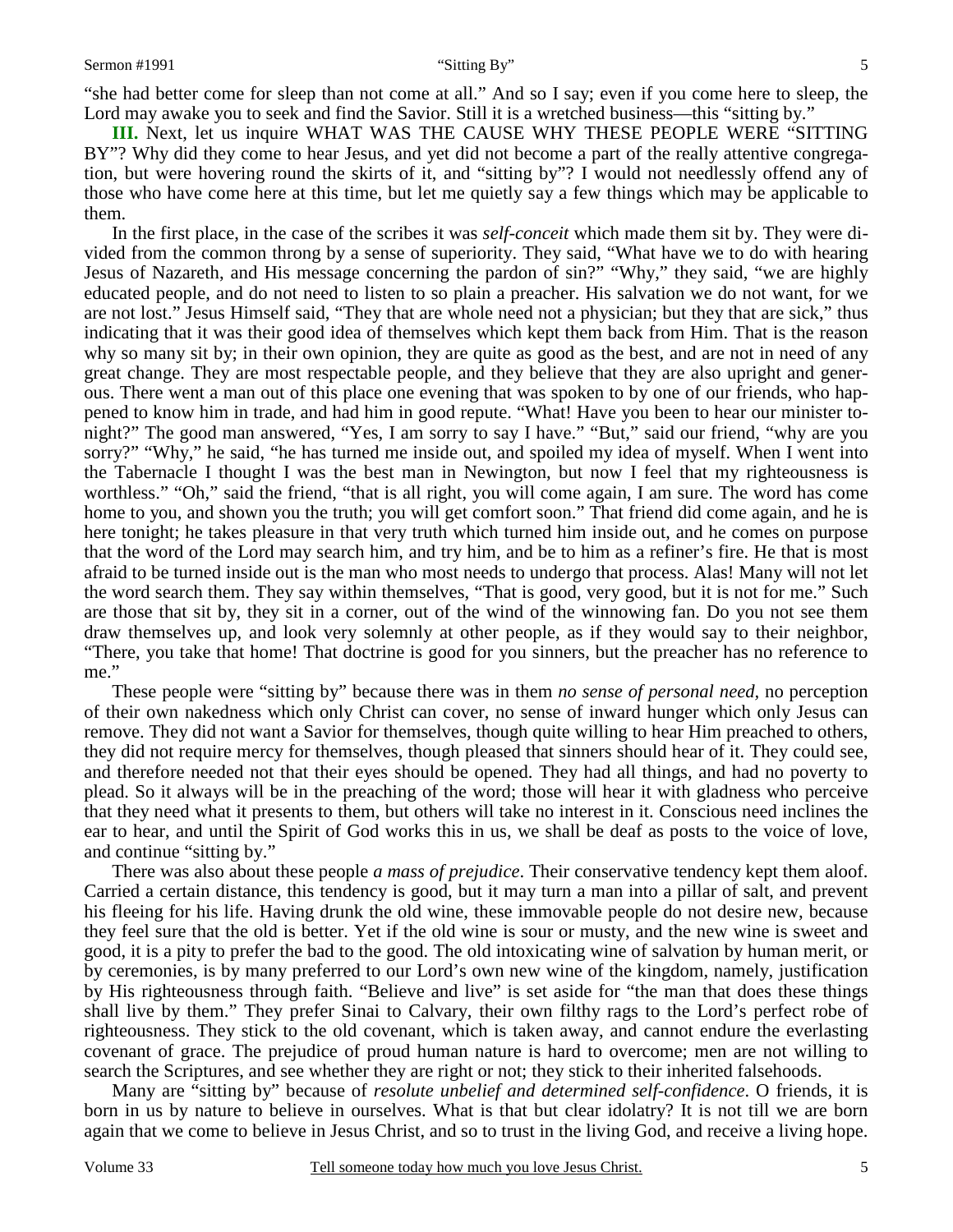May the Lord deliver us from that old, good-for-nothing confidence in self, confidence in works, confidence in outward ceremonies, confidence in the flesh! Oh, that we might pour the old and musty wine on the ground, and taste of the new wine, crushed from the cluster by the dying Son of God; the new wine of salvation by grace, through faith, unto the glory of God! Would God that those who are "sitting by" on account of their vainglorious prejudices, may be brought into the marriage feast of grace, and made willing to wear the wedding garment, and honor Him who has prepared it! Prejudice is the ruin of thousands. They might be made to see, if they did not think that they already saw; they might be happy in the Lord, if their groundless conceit did not make them to be "sitting by."

**IV.** WHAT SHALL WE SAY OF THESE SITTERS-BY? Just a word by way of forming an estimate of them, and then I will have done with them. Oh, that the Lord Himself might deal with them by His Holy Spirit! These sitters-by, these people who do not go in for the truth and faith of the gospel, but hear it, play with it, and talk about it, and then have done with it, what shall I say of them?

Why, first they seem to me to be *wonderfully out of place when you think of the Lord who was preaching*. How could they be indifferent in His presence? He was at a white heat, and they were blocks of ice. He was all energy, and they were "sitting by." He spending and being spent, and they "sitting by." He engaged all night in prayer with His divine Father, and now coming forth clothed with divine power to heal, and they "sitting by." Pretending to be doctors and teachers of the people, and therefore under great responsibility, they were yet content to be "sitting by" when Jesus was pouring out His soul. O sirs, none of us ought to be indifferent in the presence of the Christ of God. He is clad with zeal as with a cloak; how can we be lukewarm? He laid down His life for the sheep; how can we live for self! He still lives for His people, and holds not His peace, but by His incessant pleading He proves His everlasting interest in our cause and for us to be "sitting by" is horrible ingratitude! Men who have received great salvation "sitting by" while the Savior dies, or even men who are in danger of sinking at once to hell carelessly "sitting by" when the gate of mercy is set open before them by the pierced hand of Jesus! Oh, it is sadly strange! Lord, teach this foolish generation wisdom! Let them not still be "sitting by"!

It was equally incongruous also with the condition of the rest of the congregation. See, there is such a crowd around the Lord Jesus that they are trying to bring in a man who is sick of the palsy, and they cannot get him near. Nobody will make way, they are all so eager to hear and to get a blessing. At last they take the palsied man to the roof; they actually break up the tiling; they let the man down with ropes over the heads of the people; yes, right in among the learned lawyers and the proud Pharisees. The pieces of the tiles are falling everywhere; the dust is on the doctors and divines. See how eager, how earnest, how impetuous the people are! And yet these gentlemen are "sitting by" with cold indifference! See them taking out their pocket books to jot down an expression with which they may find fault! See how they coolly observe little points in what is done! They are not moved, not they! A man is about to be healed who has long been paralyzed, and they treat it as if it were an interesting case in the hospital, around which a company of medical students gather, as to a show. How can they act in this way? Are they made of stone or iron? Common humanity might affect them, one would think, but no, they will not enter into anything that Jesus says or does; they are merely "sitting by."

It will be an awful thing for some of you to be cast away forever, and then to remember that you sat next to people that were saved; sat next them at the very time when they heard unto eternal life. How will you bear to know that these people were saved by that powerful sermon which drove even you to your knees, but you shook off the impression, grew careless, and again continued in your sin? This reflection will sting you as does a serpent when you are past hope, and are driven forever from the presence of God. This will be as the worm that never dies, when you say to yourself, "I was present when Jesus by His grace renewed men's hearts. I was present when my companion heard, believed, and was saved, but I willfully refused to hear, and turned away from the only Savior." What shall I say to yonder husband, who will have to remember that she who in this world lay in his bosom, wept for him, told him that she had found a Savior, and begged him to think of his immortal soul, and turn unto the Lord? You will remember how you steeled your heart against the blessed influence and refused the holy tears of one you loved so well. Or is it so, that your darling child came home from the Sunday school weeping on account of sin, and you, the mother who ought to have thanked God for blessing your offspring, ridiculed your child's repentance? This is "sitting by" in a most horrible way—"sitting by" to scoff and oppose. While others are saved, you are "sitting by." Why, if I were sick of the palsy tonight, if I were ly-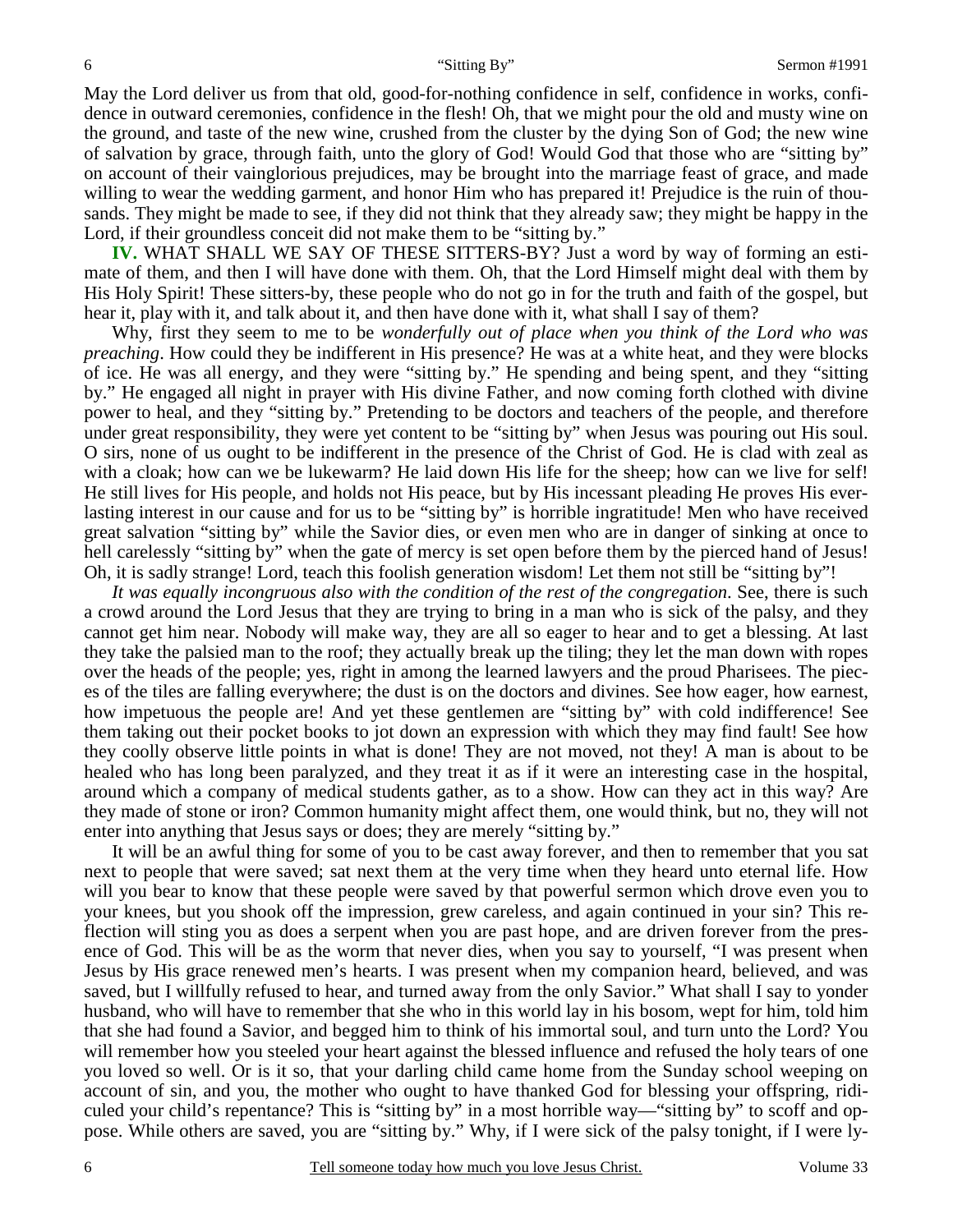ing here, and I saw the Master healing you who were sick, I think I should at least cry out as best I could, "Jesus, Master, have mercy on me." I exhort any of you who are unconverted to take these words out of my mouth, and with your whole heart use them in prayer. Cry, "Lord have mercy upon me. Christ have mercy upon me!"

**V.** I had much more to add upon this point, but time admonishes me. Let me in a few sentences speak to some WHO SHOULD NOT BE AMONG THOSE WHO ARE "SITTING BY." You that feel your *soul-sickness* will not be of that number. You feel your guilt; you feel your need of Christ; you are broken down tonight; then do not for a moment sit by. Rise, He calls you! Press through the crowd to Jesus. Believe in Him and live. May His Spirit lead you to do so at once! Before I found the Savior, I visited nearly every place of worship in the town where I lived, but I did not find full salvation at any one of them. I believe that it was through my own ignorance. In the little Primitive Methodist chapel, when I heard Christ preached, and was bidden to look alone to Him, I found rest unto my soul, but the reason why I found Him was because His grace had made me know that I wanted Him. I do not suppose that the sermon which was made useful to me had anything in it more remarkable than other gospel sermons. The special point was that the Lord had prepared me to receive the gospel message. They say that the water of the Nile is very sweet. We have heard some of our countrymen assert that a very little of it was too much for them, and that they never wished to drink of it again. There is no use in disputing about tastes, but surely people might agree upon the quality of water. Yet some praise this Nile water to the skies, and others call it muddy stuff. The reason why the water of the Nile is so sweet to Egyptians is that their climate is dry, and the people are thirsty, and other water is scarce. Under a burning sun a drink of water is very refreshing. To the soul that is thirsty after mercy, and reconciliation and eternal life, every promise of the Lord is delightful. Nothing puts such a savor and flavor into the gospel as that work of the Holy Spirit, by which we are made to feel our great need of it.

Oh, if you have not found Christ—you that are seeking Him—go to every place where Christ is preached till you find Him. If you do not get the heavenly blessing in one place, go to another; do not stop where there is no blessing merely because it is your regular place of assembly. You want bread, and if one baker has not got it, go to another. Seek after the Savior as men dig for gold or search for diamonds. I have heard of a man who had long attended one of the churches in Scotland, and as he did not get any good, he went off to listen to certain irregular preaching, and there he found peace with God. The old minister warned him of his wickedness in being away from the church, and said, in Scotch, what I must put into English, "Donald, you should not have gone to hear that man; he is not of the old church." "Well," said Donald, "but I wanted a blessing, and I felt I must go anywhere to get it." "Well," said the minister, "Donald, you should have waited at the pool, like the man in the gospels, till the water was stirred." "Well, sir," said the man, "but you see that man saw that the water was sometimes stirred, and though he did not get in himself, yet he knew that others stepped in and were healed, and that encouraged him to wait a little longer, in the hope that his turn might yet come. But I have lain at your pool these forty years, and I never saw the water stirred, neither did anybody get healed in it, and so I thought it was time for me to look somewhere else." Indeed it was. We cannot afford to be lost for the sake of churches or chapels. O my hearer, seek the Lord with all your heart, and seek Him on and on, till you find Him. Do not be a mere sitter-by any longer, but obey the call which bids you draw near. Be not content to sit in any pretended house of prayer where prayer is not heard and souls are never saved. Do not let down your bucket into any more dry wells. Go where Jesus is. Traverse all the denominations, and stay not till you can say, "I have found Jesus." If He is not preached in one place, hasten to another. Keep your ears and your hearts open. "Seek you the Lord while He may be found; call upon Him while He is near." Do not fall into the habit of going to a place because you always did go there, and always mean to go there. Why, some of you have almost grown to your seats, and are as wooden as that which bears you up. O mere sitter-by, I implore you do not remain in this wretched case. May your cry to the Lord be at this moment—

### *"Give me Christ, or else I die!"*

May God help you to make your hearing a reality, your sitting under the gospel a true reception of it!

You that are in *great sorrow* I do not think it possible that you can be altogether sitters-by! You have been disappointed in love, you have met with a world of trouble, or else you have been the round of amusements, and have seen no end of gaiety, but you are sick of it, and weary of the world and of your